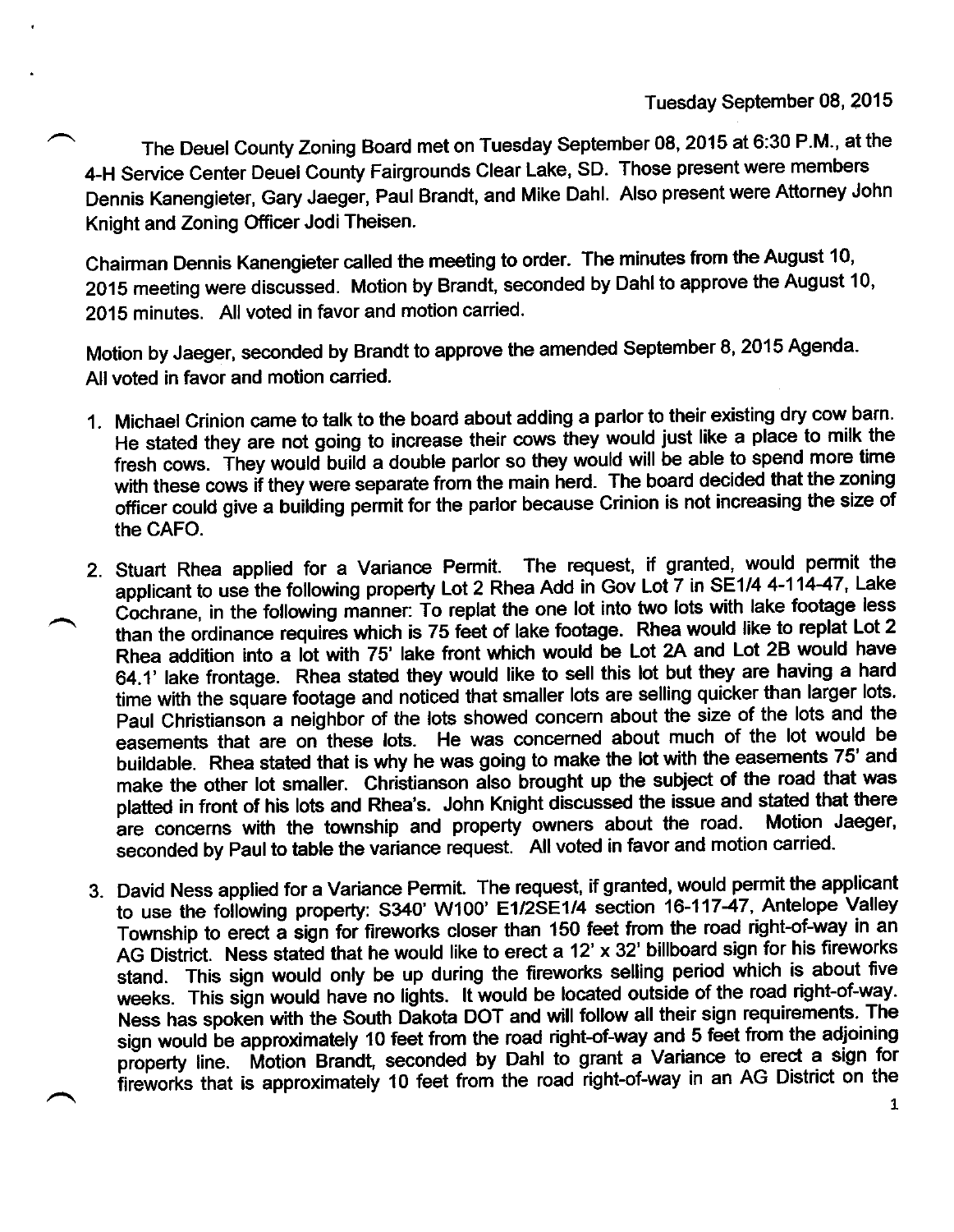S340' W100' E1/2SE1/4 Section 16-117-47, Antelope Valley Township. Subject to getting permission from Roger Kreutner to allow the sign to be erected 5 feet from the property line. All voted in favor and motion carried. The findings for this variance are that the sign will not cause a snow or visual problem, or a safety issue. The road right-of-way is extra wide being 75feet.

- 4. Rick Reichling the representative of the South Dakota Department of Transportation applied for a variance to build a new shop which would be 35 feet from the side property line on Lot H-2 of the NE1/4NE1/4 27-11548 Clear Lake Township, a commercial zoned District. Reichling stated that they would like to build a new shed 35 feet from the side property line to keep in line with the existing shed that is located north of proposed site. The new shed will be 60' x 80' and will be used for salt storage. If they keep the sheds even they can access it with semi much better. Motion by Brandt, seconded by Jaeger to grant a Variance to build a new shed which would be 35 feet from the side properly line on Lot H-2 of the NE1/4NE1/4 27-115-48 Clear Lake Township. The findings for this variance are that the variance will not create any processive and create any problems and is compatible with the general character of the area. All voted in
- 5. Nathan & Davita Atyeo applied for a variance. The request, if granted, would permit the applicant to use the following property: E1/2SE1/4 & E1/2W1/2SE1/4 Section 18-115-48 Clear Lake Township to build a new garage closer than 150 feet from the road right of way in an AG zoned district. Nathan stated that they have a current shed located behind the existing house that is not insurable anymore and they would like to build a new garage and connect it to the existing house with a mudroom and access to the basement. The garage would be 95 feet from the road right of way. Motion by Brandt, seconded by Dahl to grant <sup>a</sup> building permit and the variance is not needed because it is an addition to existing building and that the garage is no closer to the road right-of-way than the existing house in an AG zoned district.
- 6. Greg Lunden for a Special exception permit. The request, if granted, would permit the animal units) concentrated animal feeding operation (CAFO). Lunden provide the board a applicant to use the NE1/4 of section 26-113-49 the following manner: a class "C" (500 to 999 nutrient management plan for the class C CRfO. The board looked at it and discussed the plan and noticed that field #3 should have designated a buffer of 300 feet from the Town of Toronto. Lunden stated that they have about 999 head right now and they would like to build a 70' x 300' barn with a pit underneath to house some of their animals. This would make the feed lots outside smaller and the land that is not in the feed lots would be farmed again. The new barn will help in rate of gain and the manure quality is higher. Motion by Jaeger, seconded by Dahl to grant special exception permit to use the following property NE1/4 of section 26-113-49 the following manner: a class "C" (500 to 999 animal units) concentrated animal feeding operation (CAFO) with building plan and contingent that the manure management plan be updated that field #3 have a designated buffer of 300 feet next to the Town of Toronto.
- 7. Motion by Brandt, seconded by Jaeger to approve the Plat of Block 2A & 3A Cook's Corner Subdivision being a replat of Blocks 2 & 3 of Cook's Corner Subdivision in the NW1/4NW1/4 in Section 26-115-49, Clear Lake Township subject to applying for a variance because the existing shed is located closer than one hundred (100) feet on a lot that abuts an interstate or major highway. All voted in favor and motion carried.